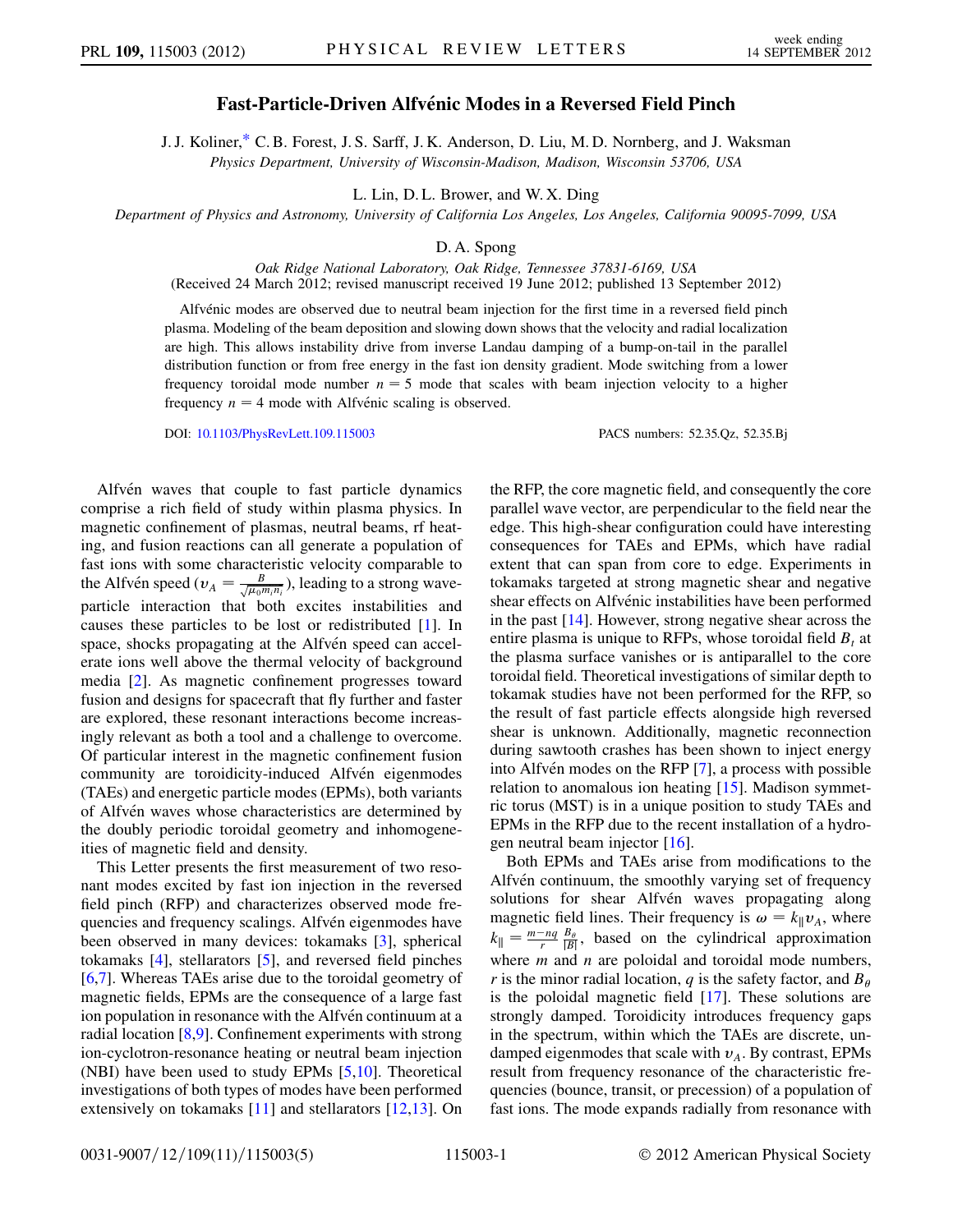a narrow set of radial locations in the Alfvén continuum. These modes scale with fast ion  $v_{\parallel}$ . The drive from the fast ion population must be strong enough to overcome continuum damping, resulting in a coherent mode with global extent.

The experiment was performed on MST, an axisymmetric toroidal plasma confinement device operated in the reversed field pinch configuration with a thick conducting aluminum shell [[18](#page-4-18)]. The major and minor radii are  $R_0 =$ 1.5 m and  $a = 0.5$  m, respectively. Typical experimental plasma parameters are plasma current of 0.3 MA, lineaveraged electron density  $n_e \approx 0.7 \times 10^{19} \,\mathrm{m}^{-3}$ ,  $n_i$  inferred from charge neutrality, core magnetic field  $B_t = 0.3$  T, and ion temperature  $T_i \approx 180$  eV. Scaling studies were done by varying parameters about these typical values. The  $B_t$ at the plasma surface is held at 0, resulting in an outer safety factor  $q_a = 0$  and on-axis safety factor  $q_0 = 0.21$ ; see Fig.  $1(a)$ . This equilibrium is chosen to minimize effects resulting from  $m = 0$  resonant modes, while maintaining the RFP's characteristic feature of large, reversed magnetic shear.

NBI generates fast ions capable of exciting instabilities. Neutral hydrogen is tangentially injected at 25 keV with 1 MW of power and ionizes primarily within 10 cm of the magnetic axis [[16](#page-4-16)]. The hot ion distribution function is highly sensitive to plasma parameters. For relevant experimental parameters, the trapped fraction is less than 5%.

<span id="page-1-2"></span>

<span id="page-1-0"></span>FIG. 1 (color online). (a) MST  $q$  profile calculated using MSTFIT on a typical experimental discharge, with tearing mode resonances marked. (b) The Alfvén continuum for  $n = 4$  and  $n = 5$  as calculated by STELLGAP. EPMs can be excited anywhere outside of the TAE gap. Observed  $n = 4$  and  $n = 5$ frequencies are plotted with dashed lines.

The fast ion distribution has been predicted using the NUBEAM module in the TRANSP code [\[19,](#page-4-19)[20\]](#page-4-20), and beam  $v_{\parallel}$  is plotted with  $v_A$  in Fig. [2.](#page-1-1) The fast ion density is  $\approx$  25% of background plasma density in the core. The Alfvén speed lies within the parallel ion velocity gradient in the core of the plasma, allowing for inverse Landau damping [\[21\]](#page-4-21). A high degree of core localization allows for free energy to be drawn from the fast ion density gradient [[14](#page-4-14)]. For these parameters, the circulating majority of ions in the core would have ion-orbital frequency

$$
f_{\rm CE} = \frac{v_{\parallel}}{2\pi R_0} \left( \frac{n}{1+\sigma} - \frac{l}{q} \right) \tag{1}
$$

<span id="page-1-3"></span>as defined in Ref. [[9\]](#page-4-9), where *n* and *l* are toroidal and poloidal mode numbers of the fast ion perturbation, respectively, and  $\sigma$  is a small correction term that accounts for a shift of ion guiding centers off of the magnetic axis.

TAEs have been predicted in this configuration using the AE3D reduced-MHD eigenmode solver code and STELLGAP, its complementary code for calculating the Alfvén contin-uum [[22](#page-4-22)]. Expected frequencies are  $f_{\text{TAE}} > 200$  kHz, with mode numbers  $n \geq 4$  and  $m \geq 0$  and primarily  $m = 0, 1$ coupling; see Fig. [1.](#page-1-2) Predicted frequencies across multiple equilibria scale with the local Alfvén speed  $v_A$  as expected. Preliminary calculations of Alfvén-acoustic continua including finite pressure and sound wave couplings have been made, indicating the presence of low frequency betainduced Alfvén eigenmode and beta-induced Alfvénacoustic eigenmode [[23\]](#page-4-23) gaps in addition to the TAE gap of Fig.  $1(b)$ . However, these frequencies are lower than the observed ranges of activity. AE3D and STELLGAP do not include fast ion effects, a condition necessary to calculate EPMs, although they will resonate at a frequency and radius near the calculated Alfvén continuum.

An array of magnetic pickup loops situated at the plasma boundary is used to analyze coherent mode activity. A toroidal array of 32 magnetic field coils, located 29

<span id="page-1-1"></span>

FIG. 2 (color). Fast ion density as a function of minor radius and fast ion parallel velocity after 3 ms of neutral beam injection into  $n_i = 0.7 \times 10^{19} \text{ m}^{-3}$  deuterium plasma, calculated using TRANSP. Alfvén speed  $v_A$  vs radius is overplotted in white.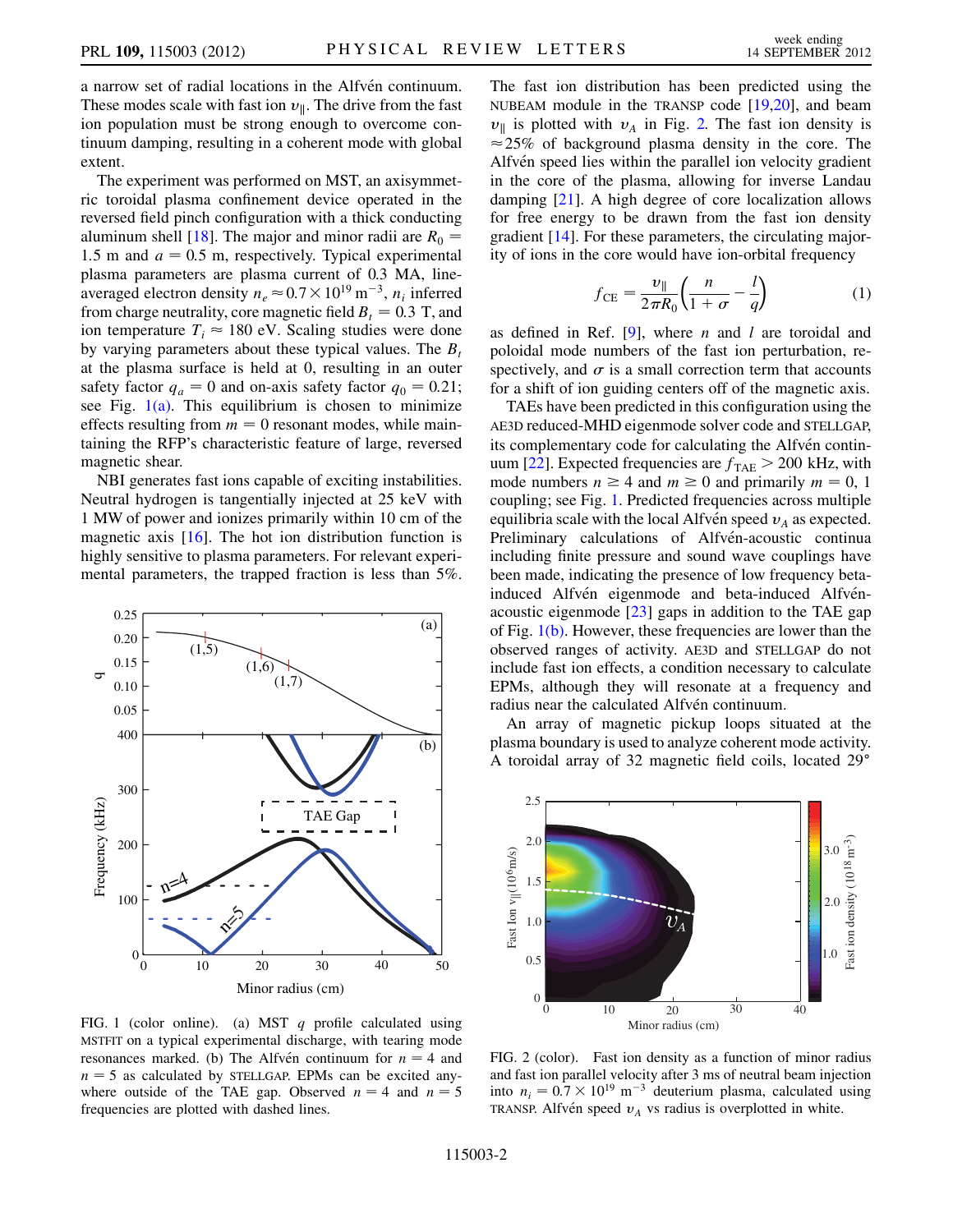below the inboard horizontal midplane, is used to resolve perturbations into toroidal mode numbers. A poloidal array of eight coils resolves poloidal mode numbers. These data are digitized at 2 MHz, providing a 1 MHz Nyquist frequency. A wavelet transform of optimized shape for bursts is applied to further resolve magnetic perturbations in frequency and time. Scaling has been examined with large data sets of bursts by extracting peak frequencies at a resolution of  $\Delta f/f = 4\%$ .

Under varying conditions, spatially coherent magnetic bursts with several mode numbers have been observed using the magnetic arrays; see Fig. [3.](#page-2-0) The burst rate is  $>10$  times larger for  $q_a = 0$  than for plasmas with shallow reversal, e.g.,  $q_a \sim -0.02$ , although the character of the bursts is very similar. What causes this sensitivity to field reversal remains to be determined. These bursts have toroidal mode numbers  $n = 5$  and 4 and poloidal mode number  $m = 1$ . Mode excitation is expected in the core, but magnetic polarization at the edge is set by Ampere's law,  $\nabla \times B = 0$ , with  $j_r = 0$  in the current-free outer region where the pickup loops reside. This fixes the ratio  $\tilde{B}_t/\tilde{B}_{\theta} = (na)/(mR_0)$  and excludes  $m = 0$  perturbations to  $\tilde{B}_{\theta}$ . The maximum magnetic field perturbation amplitude for  $n = 5$  is  $\tilde{B}_{\theta} = 150 \mu T$  at the edge, with burst durations from 20 to 50  $\mu$ s in length. The  $\tilde{B}_t$ 

<span id="page-2-0"></span>

<span id="page-2-1"></span>FIG. 3 (color). Beginning of neutral beam injection followed by mode turn-on. Bursts begin  $\approx$  2 ms after the start of beam injection, during the beam power ramp-up. (a) Dashed lines indicate burst times. (b),(c)  $n = 4$  bursts immediately follow  $n = 5$  bursts in time. Continuously rotating  $n = 5$  tearing modes at 30 kHz are also evident in white.

component of bursts is detectable using correlation with  $\tilde{B}_{\theta}$ , with  $\tilde{B}_{t}/\tilde{B}_{\theta} \approx 1$ –2, close to the expected value. After correcting for Doppler shift due to background plasma flow, the burst frequency is  $\approx$  65 kHz, very near the  $n = 5$ continuum frequency at  $r = 3$  cm and  $r = 17$  cm—see Fig.  $1(b)$ —where the fast ion distribution function has a strong radial gradient; see Fig. [2.](#page-1-1) For  $n = 5$  and  $m = 1$ in the plasma core, the ion-orbital frequency due to beam injection—see Eq. [\(1\)](#page-1-3)—predicts  $f_{CE} \ge 50$  kHz, near the observed value. Bursts appear only during beam injection—Figs.  $3(a)$  and  $3(c)$ —and bursting terminates quickly after beam turn-off, within 1–2 ms. Burst frequencies and amplitudes are reproducible under constant  $v_A$ , and subtraction of the Doppler shift results in reproducible frequency regardless of plasma rotation.

The  $n = 5$ ,  $m = 1$  mode displays scaling with beam parameters, not the background plasma Alfvén speed; it will be referred to as the EPM-like mode. Alfvén scaling is not expected for the EPM. Electron density  $n_e$  has been varied from 0.4 to  $1.4 \times 10^{19}$  m<sup>-3</sup> in the core and scanned with helium, deuterium, and hydrogen gas discharges, which show weak inverse frequency scaling with mass density,  $f \propto n_e^{-0.3}$ ; see Fig. [4\(a\).](#page-2-2) This unexpected scaling can be accounted for by a corresponding reduction in peak  $v_{\parallel}$  due to more rapid slowing of the fast ions as background plasma  $n_i$  is increased. Scanning core |B| from 0.21 to 0.39 T (by changing the plasma current) results in no frequency change of the EPM-like mode— see Fig. [4\(b\)—](#page-2-2)and, thus, weak scaling with  $v_A$ ; see Fig. [5.](#page-3-0) Core plasma current may be reversed with respect to the NBI so that injected ions are counterpropagating. This has not produced evidence of mode activity, although prompt losses may bring the drive below the critical threshold for bursting. Decreasing beam power resulted in a corresponding decrease in mode amplitude. Decreasing beam ion energy from 25 to 17 keV resulted in a decrease in mode frequency with no change in toroidal or poloidal mode number; see Fig. [6.](#page-3-1) Observed frequencies are linear in  $v_{\parallel}$ , and beam energy is the only parameter varied in this case. This linear variation is in agreement with theory [[9\]](#page-4-9),

<span id="page-2-3"></span>

<span id="page-2-2"></span>FIG. 4 (color online). Mode frequency for  $n = 5$  and  $n = 4$  is plotted with respect to (a) mass density  $\rho$  (expressed as nucleon number density) and (b) core  $|B|$  for deuterium, hydrogen, and helium plasma ensembles. Lines with  $k_{\parallel}$  and offset calculated from  $v_A$  scaling are included.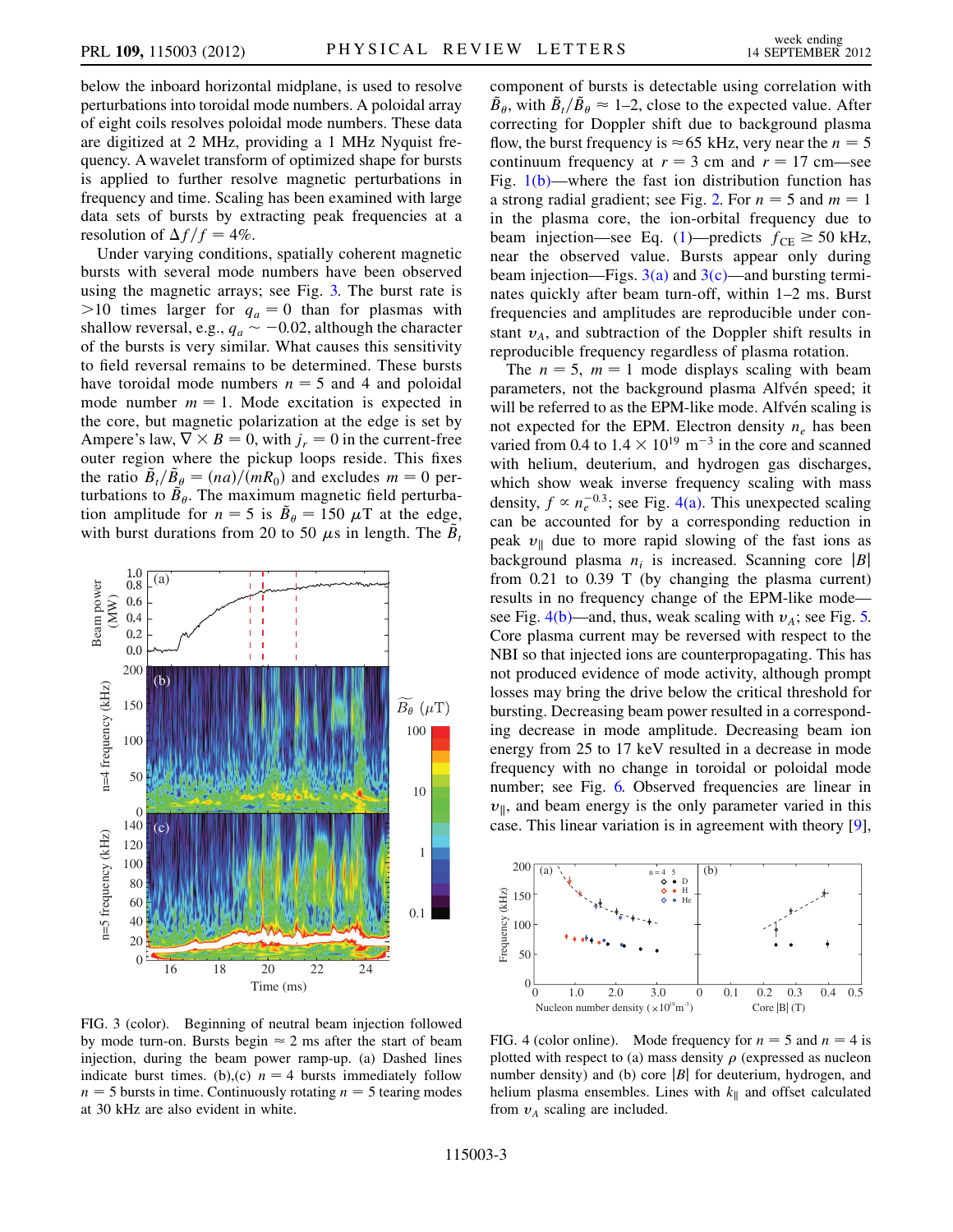<span id="page-3-0"></span>

FIG. 5 (color online). Mode frequency for  $n = 5$  and  $n = 4$  is plotted with respect to  $v_A$  for deuterium, hydrogen, and helium plasma ensembles. A line of best fit to the  $n = 4$  points is included.

suggesting that the mode is an EPM. The mode has been observed even in cases with  $v_A > v_{\parallel}$ , implying that excitation energy is being drawn from the radial gradient of fast ion density. Plasma rotation has a negligible effect on mode amplitude at the edge, and modes appear even in discharges without rotation.

The  $n = 4$ ,  $m = 1$  mode scales with Alfvén speed but not beam energy, and its amplitude peaks 40  $\mu$ s after the EPM-like mode; see Fig.  $3(b)$ . It has been termed the AE-like mode. The growth of this mode corresponds to the damping of the EPM-like mode, indicating that energy is transferred from  $n = 5$  to  $n = 4$ . Cross correlation of the two modes  $(\tilde{b}_4 \star \tilde{b}_5)$  at relevant frequencies peaks at lag  $\Delta t = 40{\text -}60 \mu s$ , depending on plasma parameters. The mode amplitude never exceeds the EPM-like mode

<span id="page-3-1"></span>

FIG. 6. Mode frequencies for the EPM-like  $n = 5$  and AE-like  $n = 4$  modes are plotted with respect to neutral beam velocity. A line of best fit is included and intersects the origin for the EPM-like mode case.

amplitude, and on average  $\tilde{B}_{\theta,n=4} \approx 25\% \tilde{B}_{\theta,n=5}$ . This behavior is characteristic of three-wave coupling observed in other machines [[24](#page-4-24)]. AE-like mode frequency scales with  $\rho^{-1/2}$  and scales linearly with |B|—see Fig. [4—](#page-2-3)as ex-pected for Alfvén eigenmodes; see Fig. [5.](#page-3-0) Linear correlation of the form  $\omega = k_{\parallel}v_A$  for  $n = 4$  yields  $k_{\parallel} = 0.43$  m<sup>-1</sup> with an offset of 25 kHz. Calculation from the Alfvén continuum yields  $k_{\parallel} = 0.5 \text{ m}^{-1}$ , but this number is extremely sensitive to the  $q$  profile, decreasing by 15% to the observed value with a 2.5% increase in  $q_0$ . The offset is likely due to  $\beta$  effects and a shift in mode location as parameters vary. AE-like mode frequency does not scale with beam energy as seen with the EPM-like mode—see Fig. [6](#page-3-1)—and the AE-like mode bursts occur less often. It is unclear whether the two modes couple through fast ion redistribution or through magnetohydrodynamic (MHD) effects. The effect of  $n = 5$  bursts on  $v_{\parallel}$  directly before the  $n = 4$  burst is unknown, so inverse Landau damping cannot be ruled out as an excitation mechanism, even when equilibrium  $v_A > v_{\parallel}$ .

With a frequency below the Alfvén gap frequency and  $f \propto v_{\parallel}$ —see Fig. [6—](#page-3-1)the  $n = 5$  oscillations display behavior predicted theoretically [[9](#page-4-9)] and seen on other devices [\[10\]](#page-4-10), where they were postulated to be a resonant kinetic ballooning mode, a branch of EPM. The scaling with ion velocity is especially evident due to a weak effect from NBI on equilibrium plasma parameters. This EPM resonance has not been confirmed with computation in the RFP, but no theoretical barriers to its existence are expected. The field is ripe for computational work as existing codes are capable of handling the problem but must be adapted to the RFP geometry.

High reversed magnetic shear could have a strong effect on TAE frequency, possibly pushing it downwards and into the continuum [[21](#page-4-21)]. The bursting characteristic of EPMs would then be present as the TAE crosses continuum resonances, but the mode would excite at a discrete frequency unrelated to beam energy, albeit with a drive determined by proximity to beam resonance. This mode was investigated previously and termed the resonant TAE (rTAE) [\[25](#page-4-25)], a type of EPM corresponding to particle drive near a downshifted TAE resonance. The  $n = 4$  mode is likely an rTAE, although the capability of fast ions to excite modes within the continuum has not been accounted for in previous numerical work, so there is no computational verification of this mode in the RFP.

In summary, an EPM-like bursting mode has been detected in the RFP during beam injection. It has been detected with  $n = 5$ ,  $m = 1$  mode numbers with finite amplitude at the edge, which corresponds to Alfvén resonance in the core of the plasma. This mode scales strongly with fast ion velocity and is destabilized in plasmas with a strong radial fast ion density gradient. It appears to convert to an AE-like mode on a short time scale. Reduced-MHD predictions indicate that observed mode frequencies are below the TAE gap but have mode numbers and frequencies indicative